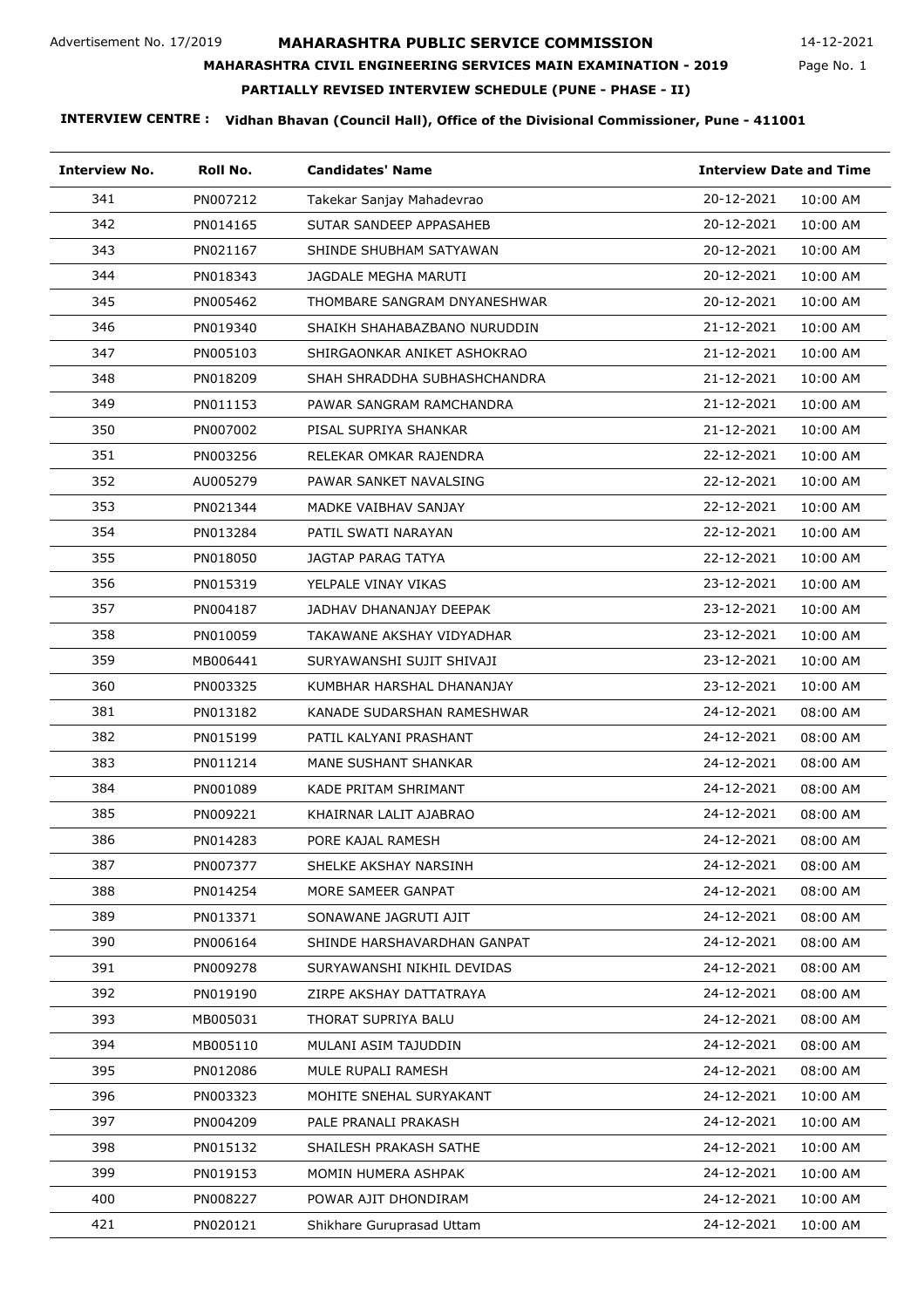**MAHARASHTRA CIVIL ENGINEERING SERVICES MAIN EXAMINATION - 2019**

14-12-2021

# Page No. 2

# **PARTIALLY REVISED INTERVIEW SCHEDULE (PUNE - PHASE - II)**

| <b>Interview No.</b> | Roll No. | <b>Candidates' Name</b>       |                        | <b>Interview Date and Time</b> |  |
|----------------------|----------|-------------------------------|------------------------|--------------------------------|--|
| 422                  | PN003064 | <b>JAGTAP SHUBHAM GORAKSH</b> | 24-12-2021<br>10:00 AM |                                |  |
| 423                  | PN001040 | PATIL VISHAL SHASHIKANT       | 24-12-2021<br>10:00 AM |                                |  |
| 424                  | PN004013 | POL POONAM SHASHIKANT         | 24-12-2021<br>10:00 AM |                                |  |
| 425                  | PN012186 | KOLHE DATTATRAY GOVIND        | 24-12-2021<br>10:00 AM |                                |  |
| 426                  | PN005116 | SONAR NEHA SURESH             | 27-12-2021<br>10:00 AM |                                |  |
| 427                  | PN021169 | TAWARE GAURI RAJENDRA         | 27-12-2021<br>10:00 AM |                                |  |
| 428                  | MB001223 | Taley Dhananjay Prakash       | 27-12-2021<br>10:00 AM |                                |  |
| 429                  | PN013156 | MANWAR SAYALI VIKAS           | 27-12-2021<br>10:00 AM |                                |  |
| 430                  | PN012406 | KORAKE PRASHANT DATTATRAYA    | 27-12-2021<br>10:00 AM |                                |  |
| 431                  | PN009090 | PATIL SHWETA RAJENDRA         | 28-12-2021<br>10:00 AM |                                |  |
| 432                  | PN018189 | KANTHALE ARCHANA SUBHASH      | 28-12-2021<br>10:00 AM |                                |  |
| 433                  | PN008235 | SIDDESHWAR SURESH MULE        | 28-12-2021<br>10:00 AM |                                |  |
| 434                  | PN002275 | PATIL SNEHAL RAMESH           | 28-12-2021<br>10:00 AM |                                |  |
| 435                  | PN003340 | wandraswar pooja prakash      | 28-12-2021<br>10:00 AM |                                |  |
| 436                  | PN006330 | MORE NITIN DATTATRAY          | 29-12-2021<br>10:00 AM |                                |  |
| 437                  | PN003334 | MATKAR PRATIK SITARAM         | 29-12-2021<br>10:00 AM |                                |  |
| 438                  | PN010159 | SONALI DIPAK KAMBLE           | 29-12-2021<br>10:00 AM |                                |  |
| 439                  | NG007114 | SUTAR VISHAL MAHADEV          | 29-12-2021<br>10:00 AM |                                |  |
| 440                  | PN007201 | SHELAR ANKITA SAGAR           | 29-12-2021<br>10:00 AM |                                |  |
| 461                  | PN005421 | PAWAR SAMBHAJI BANAJI         | 30-12-2021<br>10:00 AM |                                |  |
| 462                  | PN005219 | YADAV VISHAL KAKASAHEB        | 30-12-2021<br>10:00 AM |                                |  |
| 463                  | PN012330 | KADAM MAYURI MARTAND          | 30-12-2021<br>10:00 AM |                                |  |
| 464                  | PN006354 | SHENDKAR PARAG DNYANOBA       | 30-12-2021<br>10:00 AM |                                |  |
| 465                  | PN013081 | MOTE SNEHA SURESH             | 30-12-2021<br>10:00 AM |                                |  |
| 466                  | PN002081 | MALI TUSHAR JOTIRAM           | 04-01-2022<br>08:00 AM |                                |  |
| 467                  | MB005325 | JAMGAONKAR PRASANNA SURYAKANT | 04-01-2022<br>08:00 AM |                                |  |
| 468                  | PN013032 | RATHOD PRAGATI PARASRAM       | 04-01-2022<br>08:00 AM |                                |  |
| 469                  | PN007067 | MANE LAXMAN DASHRATH          | 04-01-2022<br>08:00 AM |                                |  |
| 470                  | MB006269 | WANGDHARE VARSHA TATYASAHEB   | 04-01-2022<br>08:00 AM |                                |  |
| 471                  | PN013372 | SWAPNIL SHEJAL                | 04-01-2022<br>08:00 AM |                                |  |
| 472                  | PN019104 | KAMBLE VISHAL SHAMRAO         | 04-01-2022<br>08:00 AM |                                |  |
| 473                  | PN006053 | NARUTE ARCHANA BAJRANG        | 04-01-2022<br>08:00 AM |                                |  |
| 474                  | PN011468 | JADHAV VAIBHA MOHAN           | 04-01-2022<br>08:00 AM |                                |  |
| 475                  | PN010218 | PANDULE GANESH NAMDEV         | 04-01-2022<br>08:00 AM |                                |  |
| 476                  | PN001206 | SUTAR ANUJA ASHOK             | 04-01-2022<br>08:00 AM |                                |  |
| 477                  | PN009061 | JADHAV AKSHAY MOHAN           | 04-01-2022<br>08:00 AM |                                |  |
| 478                  | PN009272 | Saurabh Vijay Thorat          | 04-01-2022<br>08:00 AM |                                |  |
| 479                  | PN015004 | PATIL NIKHIL DNYANDEO         | 04-01-2022<br>08:00 AM |                                |  |
| 480                  | PN019191 | KASAR RITUJA KIRAN            | 04-01-2022<br>08:00 AM |                                |  |
| 581                  | PN012351 | Pawar Ganesh Madhukar         | 04-01-2022<br>10:00 AM |                                |  |
| 582                  | PN008045 | PAWAR MONIKA MOHAN            | 04-01-2022<br>10:00 AM |                                |  |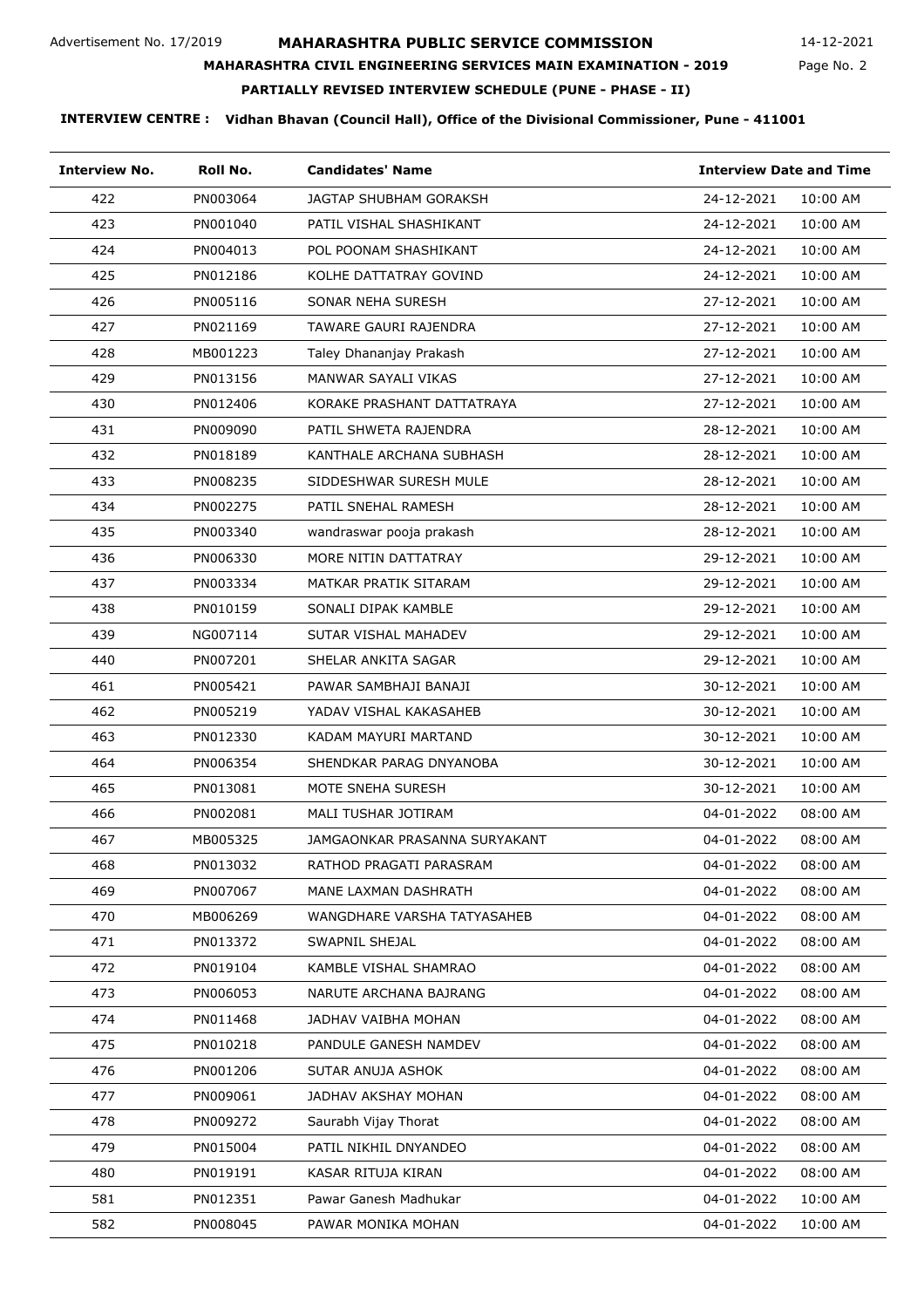**MAHARASHTRA CIVIL ENGINEERING SERVICES MAIN EXAMINATION - 2019**

14-12-2021

#### Page No. 3

### **PARTIALLY REVISED INTERVIEW SCHEDULE (PUNE - PHASE - II)**

| <b>Interview No.</b> | Roll No. | <b>Candidates' Name</b>        | <b>Interview Date and Time</b> |
|----------------------|----------|--------------------------------|--------------------------------|
| 583                  | PN018238 | SAINATH KHANSOLE               | 04-01-2022<br>10:00 AM         |
| 584                  | PN010147 | VANJARI RANAJIT BHARAT         | 04-01-2022<br>10:00 AM         |
| 585                  | PN006169 | PATIL KRUSHNAT RAJARAM         | 04-01-2022<br>10:00 AM         |
| 586                  | PN012314 | RAUT AKSHAY MADHUKAR           | 04-01-2022<br>10:00 AM         |
| 587                  | PN007041 | PATIL DIGVIJAY MARUTI          | 04-01-2022<br>10:00 AM         |
| 588                  | PN017222 | ZINGE SUHAS BALIRAM            | 04-01-2022<br>10:00 AM         |
| 589                  | PN019072 | SASTE ROHAN NITIN              | 04-01-2022<br>10:00 AM         |
| 590                  | PN003087 | KALE AMAR DILIP                | 04-01-2022<br>10:00 AM         |
| 591                  | PN012297 | PATIL AMOL ASHOK               | 04-01-2022<br>08:00 AM         |
| 592                  | PN018062 | KADAM RAHUL TANAJI             | 04-01-2022<br>08:00 AM         |
| 593                  | PN001098 | JAGTAP RUSHIKESH PRAKASH       | 04-01-2022<br>08:00 AM         |
| 594                  | PN009385 | Pardeshi Akash Hiralal         | 04-01-2022<br>08:00 AM         |
| 595                  | PN004285 | PATIL ROHIT RAJGONDA           | 04-01-2022<br>08:00 AM         |
| 596                  | PN002146 | MANE SNEHA VILAS               | 04-01-2022<br>08:00 AM         |
| 597                  | PN007442 | PATIL VIJAYKUMAR VILAS         | 04-01-2022<br>08:00 AM         |
| 598                  | AU003305 | WAGHMODE SUPRIYA RAMESH        | 04-01-2022<br>08:00 AM         |
| 599                  | PN013285 | KUMBHAR NITIN ANANDA           | 04-01-2022<br>08:00 AM         |
| 600                  | PN016358 | JAGTAP PRADNYA VIVEK           | 04-01-2022<br>08:00 AM         |
| 621                  | PN008073 | SHINDE NANDINI ANANDA          | 04-01-2022<br>08:00 AM         |
| 622                  | PN003351 | NIHAL ASLAM JAMADAR            | 04-01-2022<br>08:00 AM         |
| 623                  | PN014151 | METHE PRACHI RAVINDRA          | 04-01-2022<br>08:00 AM         |
| 624                  | PN003066 | VYAVAHARE SNEHANKITA ANANTRAO  | 04-01-2022<br>08:00 AM         |
| 625                  | PN018149 | SHEDGE ROHAN SHANKAR           | 04-01-2022<br>08:00 AM         |
| 626                  | PN012036 | PATIL ADITI SUDAM              | 04-01-2022<br>10:00 AM         |
| 627                  | PN001230 | PATIL SWAPNIL SUNIL            | 04-01-2022<br>10:00 AM         |
| 628                  | PN012133 | SUPRIYA SIDRAYA SHINDE         | 04-01-2022<br>10:00 AM         |
| 629                  | PN021285 | SHINDE SURAJ MAHADEO           | 04-01-2022<br>10:00 AM         |
| 630                  | PN004033 | <b>OZARDE MAHESH PRAMOD</b>    | 04-01-2022<br>10:00 AM         |
| 631                  | PN007257 | MALI REVATI MAHALING           | 04-01-2022<br>10:00 AM         |
| 632                  | PN012456 | MANE ABHISHEK VIJAYKUMAR       | 04-01-2022<br>10:00 AM         |
| 633                  | PN016292 | KAMTHE PRASHANT RAJENDRA       | 04-01-2022<br>10:00 AM         |
| 634                  | PN004347 | MANDAVE CHANDRAKANT HANMANT    | 04-01-2022<br>10:00 AM         |
| 635                  | PN004371 | PATIL RUSHIKESH GURUDATTA      | 04-01-2022<br>10:00 AM         |
| 636                  | PN012320 | RAUT SWAPNESH POPAT            | 05-01-2022<br>08:00 AM         |
| 637                  | PN006129 | SAKUNDE VISHWA ABHAY           | 05-01-2022<br>08:00 AM         |
| 638                  | PN006404 | KHONDRE DHIRAJ GOPAL           | 05-01-2022<br>08:00 AM         |
| 639                  | PN007220 | WATEKAR AKSHADA ANKUSH         | 05-01-2022<br>08:00 AM         |
| 640                  | PN004319 | PATIL ONKAR APPASO             | 05-01-2022<br>08:00 AM         |
| 661                  | PN015334 | MASTUD PRADNYA GORAKH          | 05-01-2022<br>08:00 AM         |
| 662                  | PN011351 | MANGRULE PUSHPANJALI DATTATRAY | 05-01-2022<br>08:00 AM         |
| 663                  | PN005333 | PATIL PRADIP RAMCHANDRA        | 05-01-2022<br>08:00 AM         |